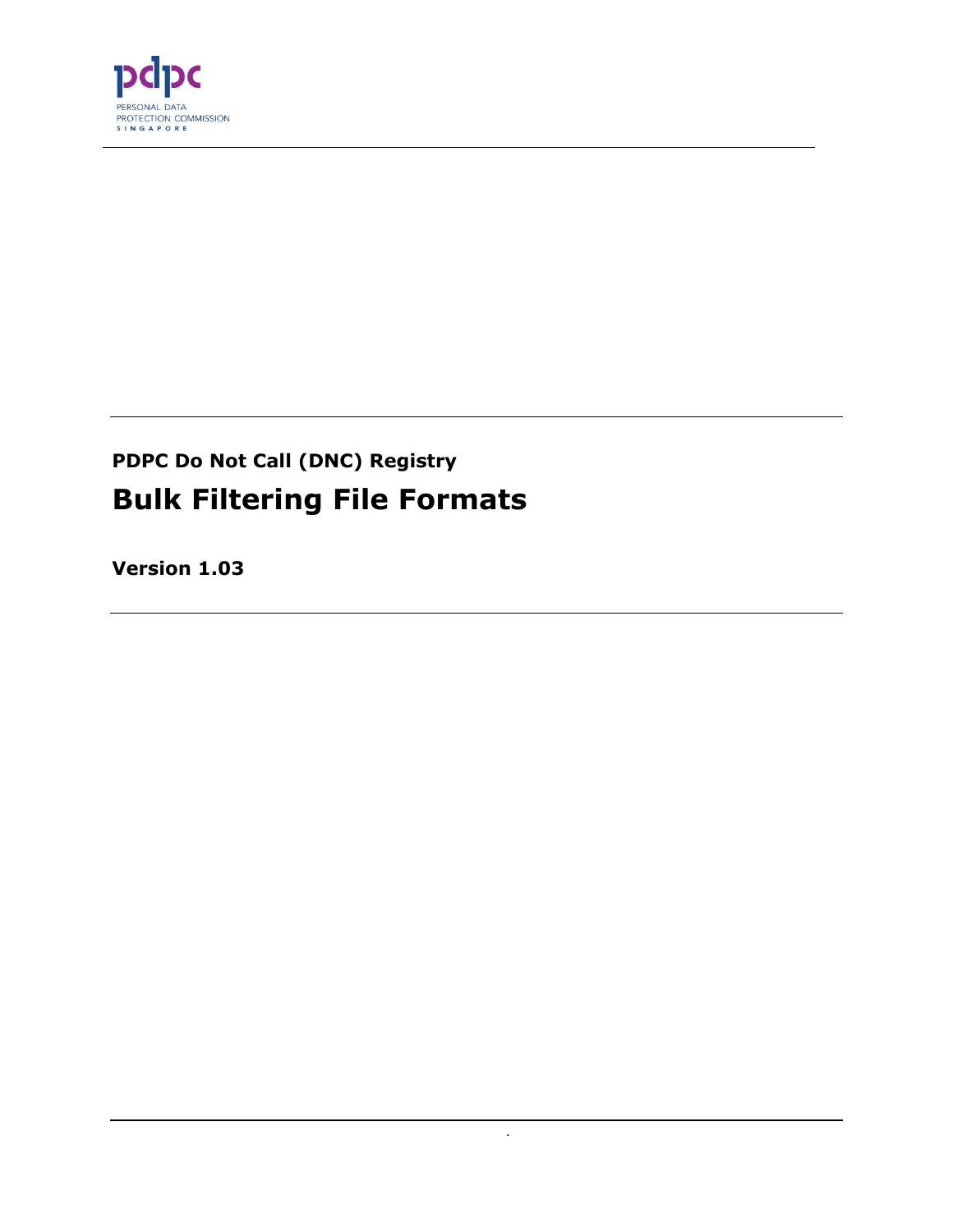

# **REVISION HISTORY**

| <b>Version</b> | <b>Date</b> | <b>Summary of Changes</b>                                                                                                                 |
|----------------|-------------|-------------------------------------------------------------------------------------------------------------------------------------------|
| 1.00           | 8 Nov 2013  | Initial creation                                                                                                                          |
| 1.01           | 25 Nov 2013 | Minor textual changes                                                                                                                     |
| 1.02           | 29 Nov 2013 | Result files now have a DateReceived datetime<br>stamp prefixed at the start of the filename.                                             |
| 1.03           | 17 Oct 2014 | Corrected error in Section 3.4.2. Header/Footer<br>for On Behalf List File - change from<br>"Number, Error Code, Error Message" to "Name" |

.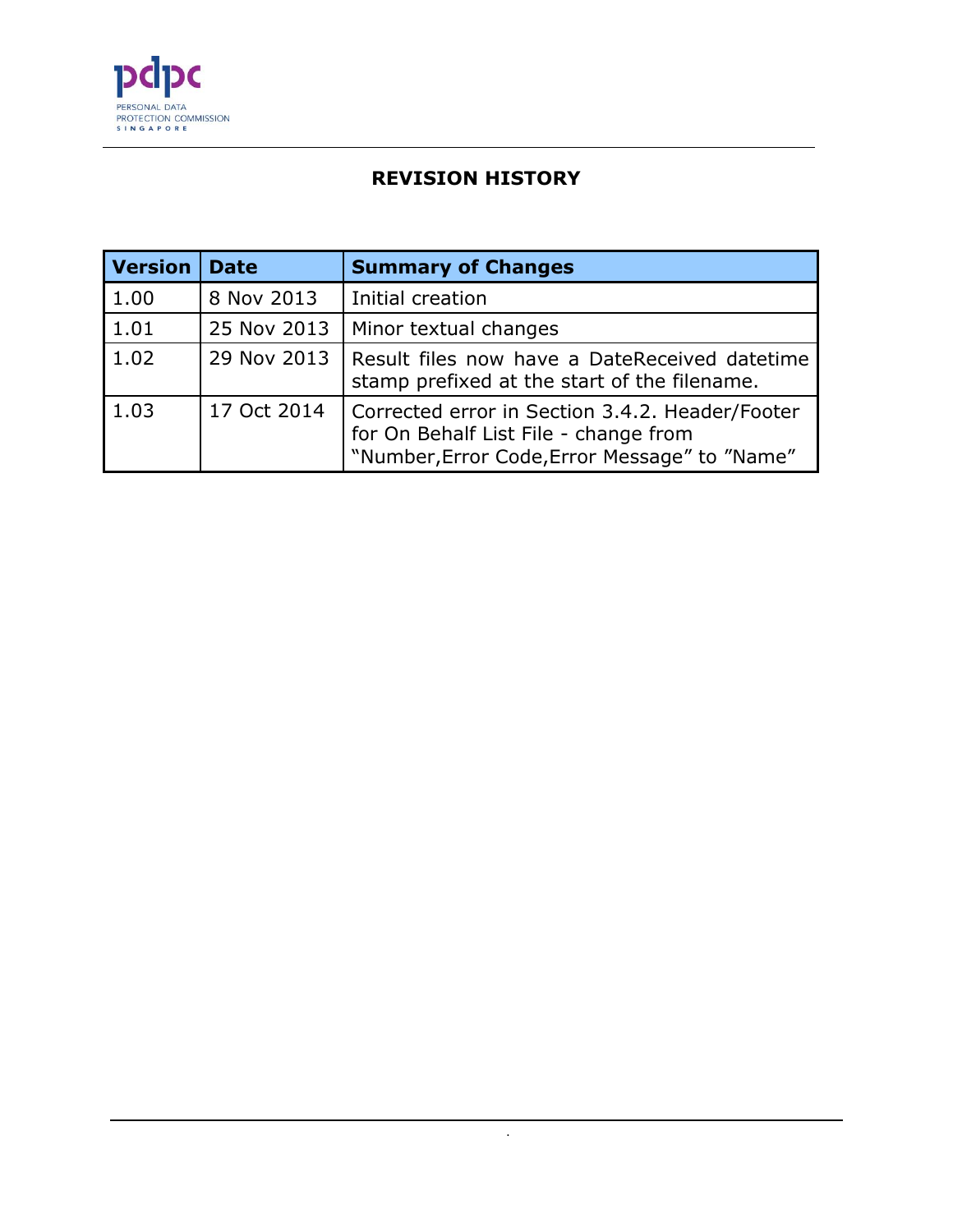

## **Table of Contents**

| $1$ .  |                                                            |
|--------|------------------------------------------------------------|
| 1.1.   |                                                            |
| 1.2.   |                                                            |
|        |                                                            |
|        |                                                            |
| 2.2.   |                                                            |
|        |                                                            |
|        |                                                            |
|        |                                                            |
|        |                                                            |
|        |                                                            |
|        |                                                            |
|        |                                                            |
|        |                                                            |
|        |                                                            |
|        |                                                            |
|        |                                                            |
|        |                                                            |
|        |                                                            |
|        |                                                            |
|        |                                                            |
| 3.3.3. |                                                            |
| 3.3.4. | ERROR CODES AND MESSAGES FOR THE REJECTED NUMBERS FILE  17 |
|        |                                                            |
|        |                                                            |
|        |                                                            |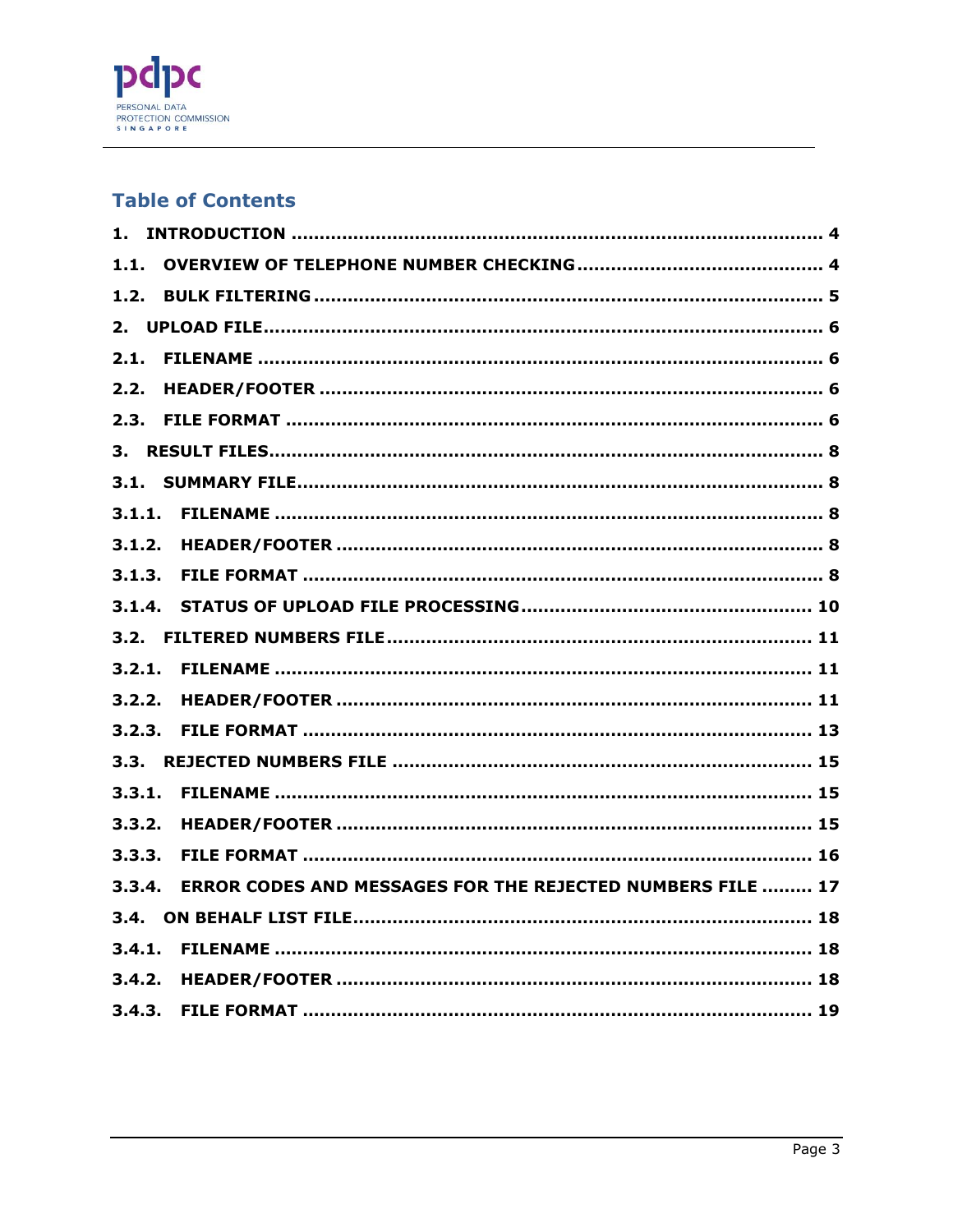

# <span id="page-3-0"></span>**1. Introduction**

This guide explains the file formats for submitting telephone numbers for checking using the Bulk Filtering method at the DNC website, as well as the file formats of the result files.

Please visit [www.pdpc.gov.sg](http://www.pdpc.gov.sg/) for more information about the DNC Registry.

# <span id="page-3-1"></span>**1.1. Overview of Telephone Number Checking**

The following is an overview of the steps required to check telephone numbers with the DNC Registry:

- a. Create an account (only needs to be done once)
- b. Submit telephone numbers to DNC for checking, via one of the following methods
	- Small Number Lookup
	- Bulk Filtering
- c. Utilise pre-paid credits or pay by Pay-Per-Use
- d. DNC will automatically deduct from the user's free credits first (if any), followed by pre-paid credits. If there are insufficient pre-paid credits, the DNC Registry will prompt the user to either top up credits, or pay for the balance via Pay-Per-Use.
- e. For Bulk Filtering, DNC Registry will send an email to the organisation when the results are available (within 24 hours of submission). Retrieve the results by logging into the DNC Registry website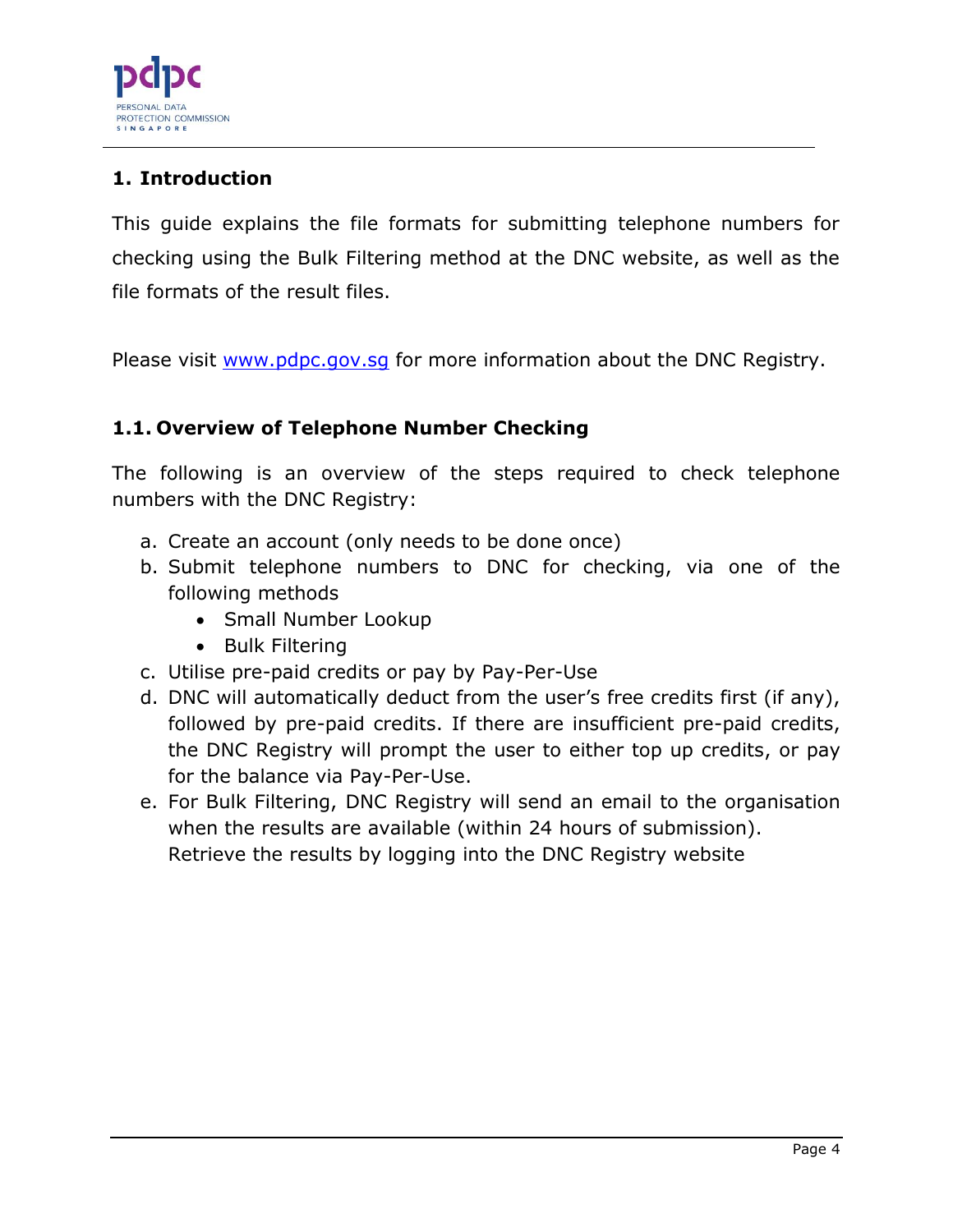

# <span id="page-4-0"></span>**1.2. Bulk Filtering**

The following diagram shows an overview of the number checking process done via the DNC website.



Figure 1: Checking Telephone Numbers at the DNC Website by Bulk **Filtering** 

An email will be sent to the organisation when the result files are available. Within 24 hours, the DNC Registry will provide 4 result files (summary, filtered numbers, rejected numbers & on behalf list) which will be available for download from the DNC Registry website.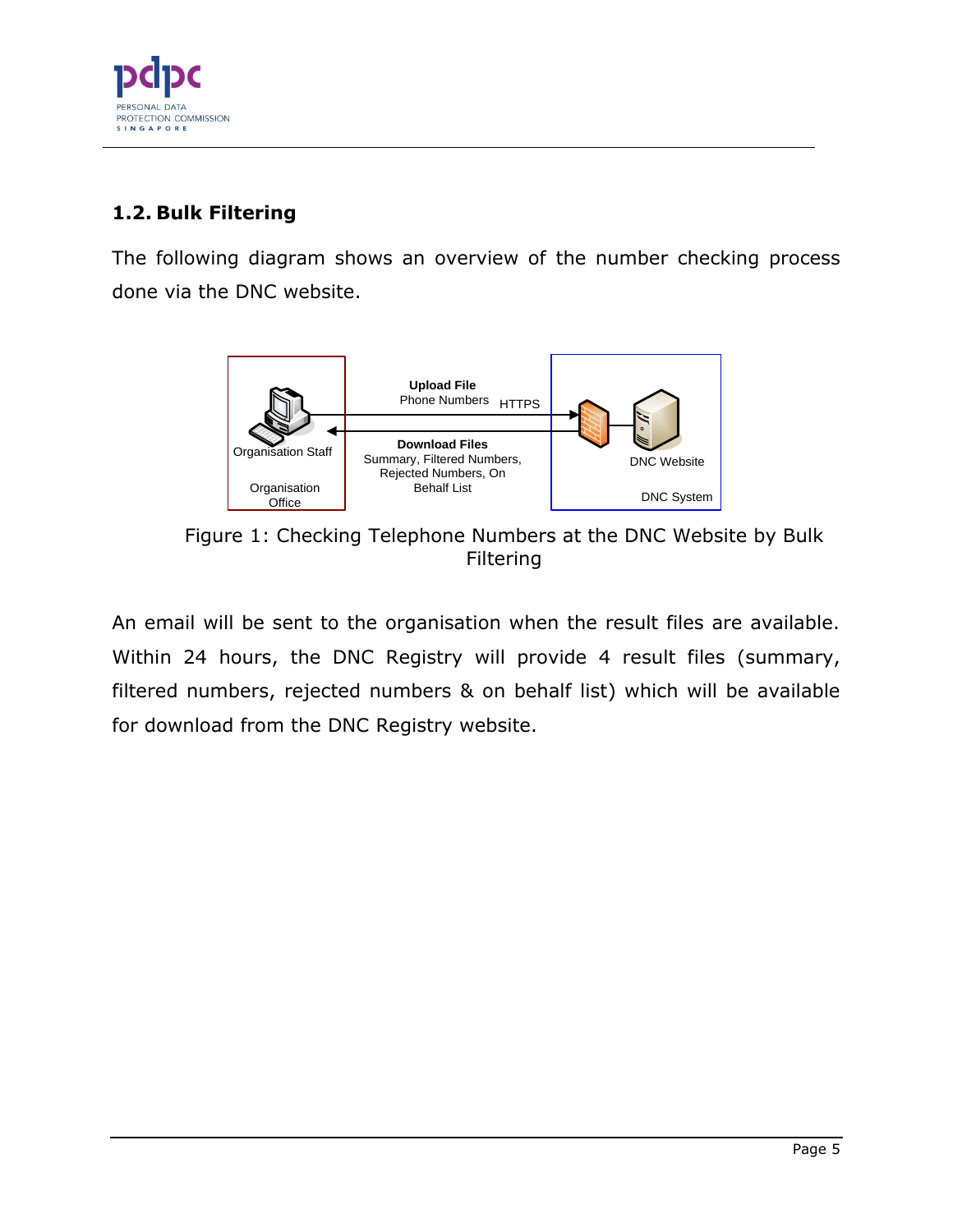

# <span id="page-5-0"></span>**2. Upload File**

## <span id="page-5-1"></span>**2.1. Filename**

#### **Format:**

<filename>.csv

#### **Note:**

The upload file can have any filename BUT must have a ".csv" extension.

## **E.g.:**

telephone-20140301.csv

# <span id="page-5-2"></span>**2.2. Header/Footer**

The upload file does not require a header and footer.

# <span id="page-5-3"></span>**2.3. File Format**

The Upload File consists of a single column of phone numbers, as described in the table below.

| <b>Field Name</b> | <b>Description</b>                                                                                                                                                     |
|-------------------|------------------------------------------------------------------------------------------------------------------------------------------------------------------------|
| Telephone Number  | • 8-digit Singapore telephone number, starting<br>with '3', '6', '8' or '9'.<br>· Exclude country/area code<br>• Exclude any symbols such as $'(', ')', '-'', '+'$ etc |

The file is encoded in UTF-8, column delimited by comma (,) and record separated by new line.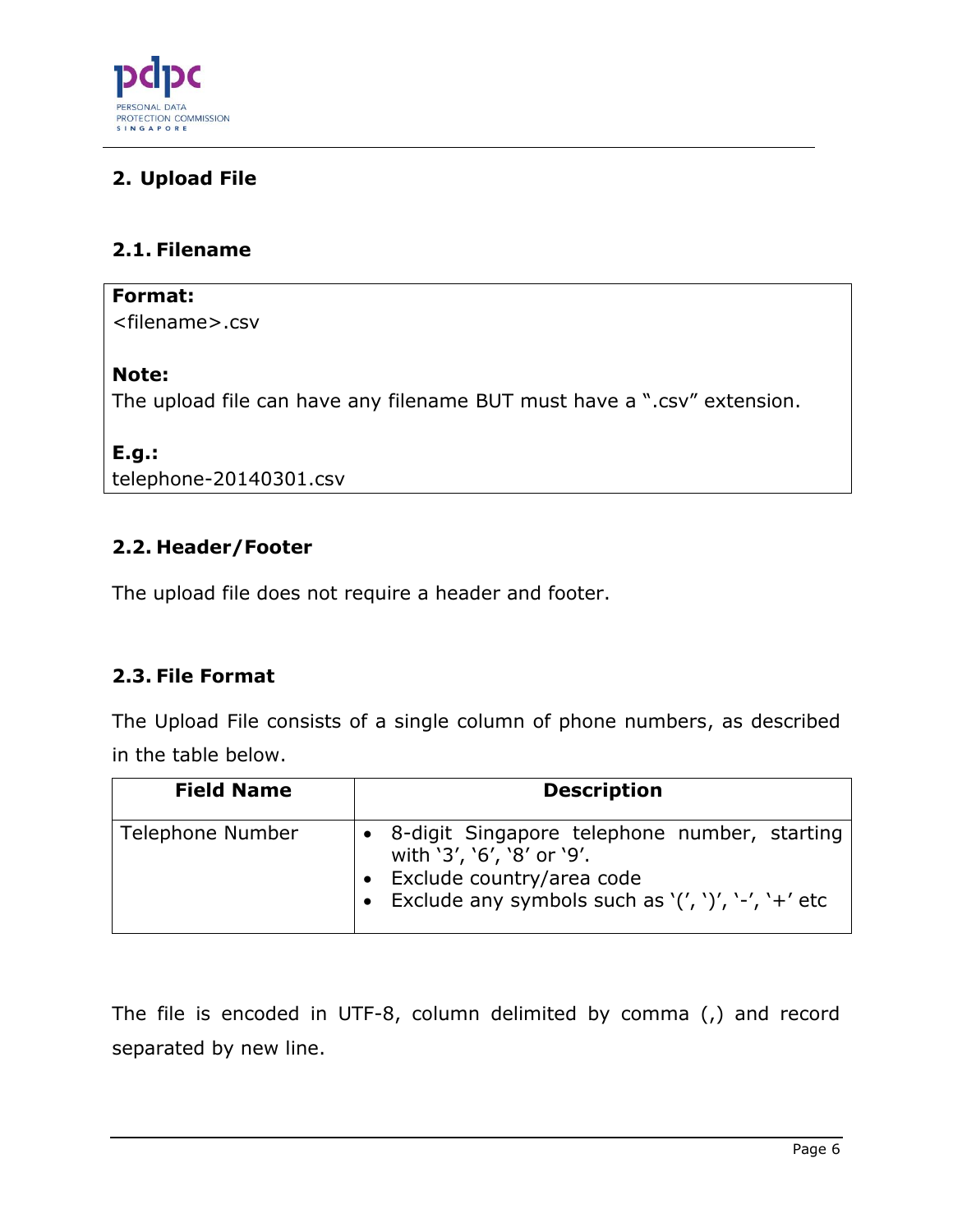

# Sample data without errors in format:

Sample data with errors in format:

| <b>Sample Data</b> | <b>Remarks</b>                                                |
|--------------------|---------------------------------------------------------------|
| 9123 4567          | Wrong format due to space                                     |
| (65)31234567       | Wrong format due to bracket symbols and more than 8<br>digits |
| 6123-4567          | Wrong format due to the dash symbol                           |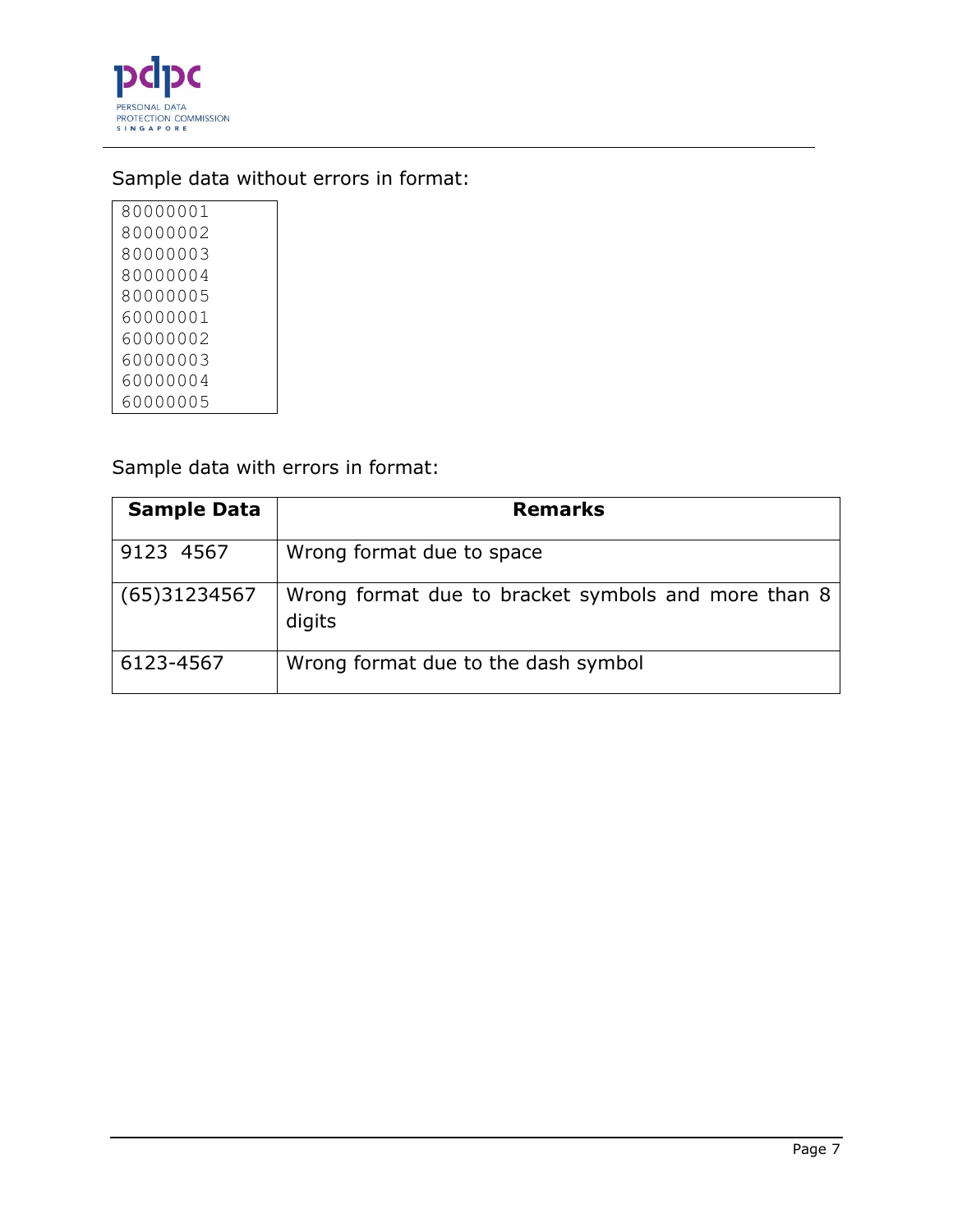

# <span id="page-7-0"></span>**3. Result Files**

# <span id="page-7-1"></span>**3.1. Summary File**

The Summary File is returned by the DNC Registry after processing the uploaded file. It contains a summary of the results of processing.

## <span id="page-7-2"></span>**3.1.1. Filename**

#### **Format:**

<DateReceived>\_<UploadFilename>-**summary**.csv

#### **Note:**

Whereby <DateReceived> is the date that DNC Registry received the file, in the format YYYYMMDDHHMMSS, and <UploadFilename> is the filename (excluding the extension) of the file uploaded by the Organisation.

**E.g.:**  20140304111500\_XYZ-20140304\_111005-summary.csv

# <span id="page-7-3"></span>**3.1.2. Header/Footer**

The summary file does not have a header and footer.

#### <span id="page-7-4"></span>**3.1.3. File Format**

The file has 2 columns of data. The file is encoded in UTF-8, column delimited by comma (,) and record separated by new line.

| <b>Name (First Column)</b> | <b>Value (Second Column)</b>                                               |
|----------------------------|----------------------------------------------------------------------------|
| Transaction ID             | DNC Registry transaction ID                                                |
| Processed Date             | Date that the file processing was started.<br>$\mid$ (dd/mm/yyyy hh:mm:ss) |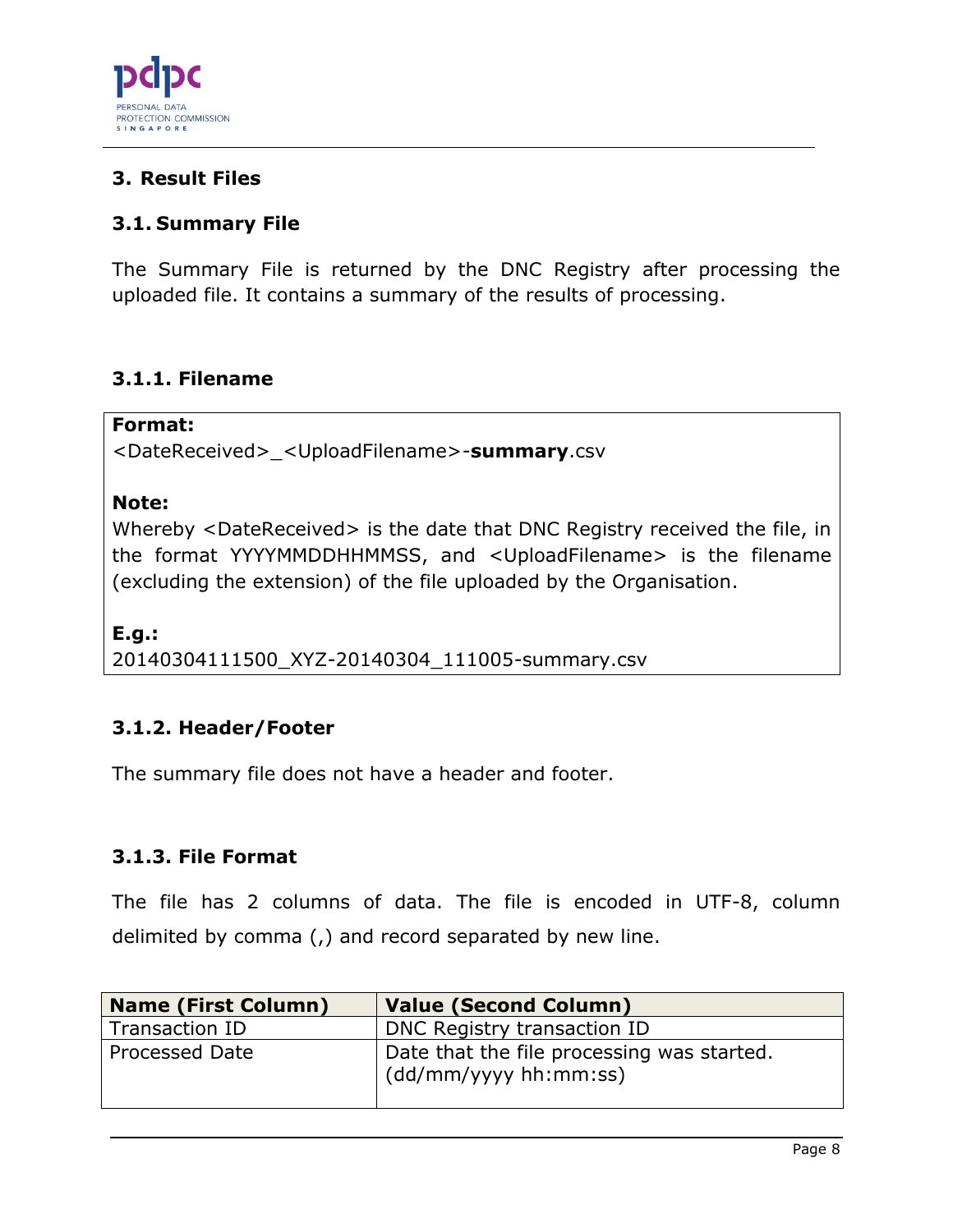

| <b>Result Expiry Date</b>    | Date that the results will expire (dd/mm/yyyy)                                                                             |
|------------------------------|----------------------------------------------------------------------------------------------------------------------------|
| Submitted Filename           | of the<br>file<br>Name<br>that<br>the<br>organisation<br>submitted.                                                        |
| <b>Submitted Header Date</b> | This field is currently not in use.                                                                                        |
| <b>Received Date</b>         | Date of the file that was submitted to the DNC<br>Registry. (dd/mm/yyyy hh:mm:ss)                                          |
| Interface                    | "Web"                                                                                                                      |
| Quantity Submitted           | Quantity of telephone numbers submitted in<br>this file.                                                                   |
|                              | Note: Quantity Submitted = Quantity Checked<br>+ Quantity Rejected                                                         |
| <b>Quantity Checked</b>      | Quantity of telephone numbers checked by the<br>DNC Registry (this number will be used to<br>compute the credits required) |
| <b>Quantity Rejected</b>     | Quantity of telephone numbers<br>that<br>are<br>rejected due to:<br>Empty, or<br>Incorrect format.                         |
| <b>Credits Deducted</b>      | Number of credits deducted for this submission                                                                             |
| <b>Credits Remaining</b>     | Total credits available after deduction                                                                                    |
| <b>Status Code</b>           | Status code of the upload file processing by<br><b>DNC Registry</b>                                                        |
| <b>Status Message</b>        | Description of the upload file processing status                                                                           |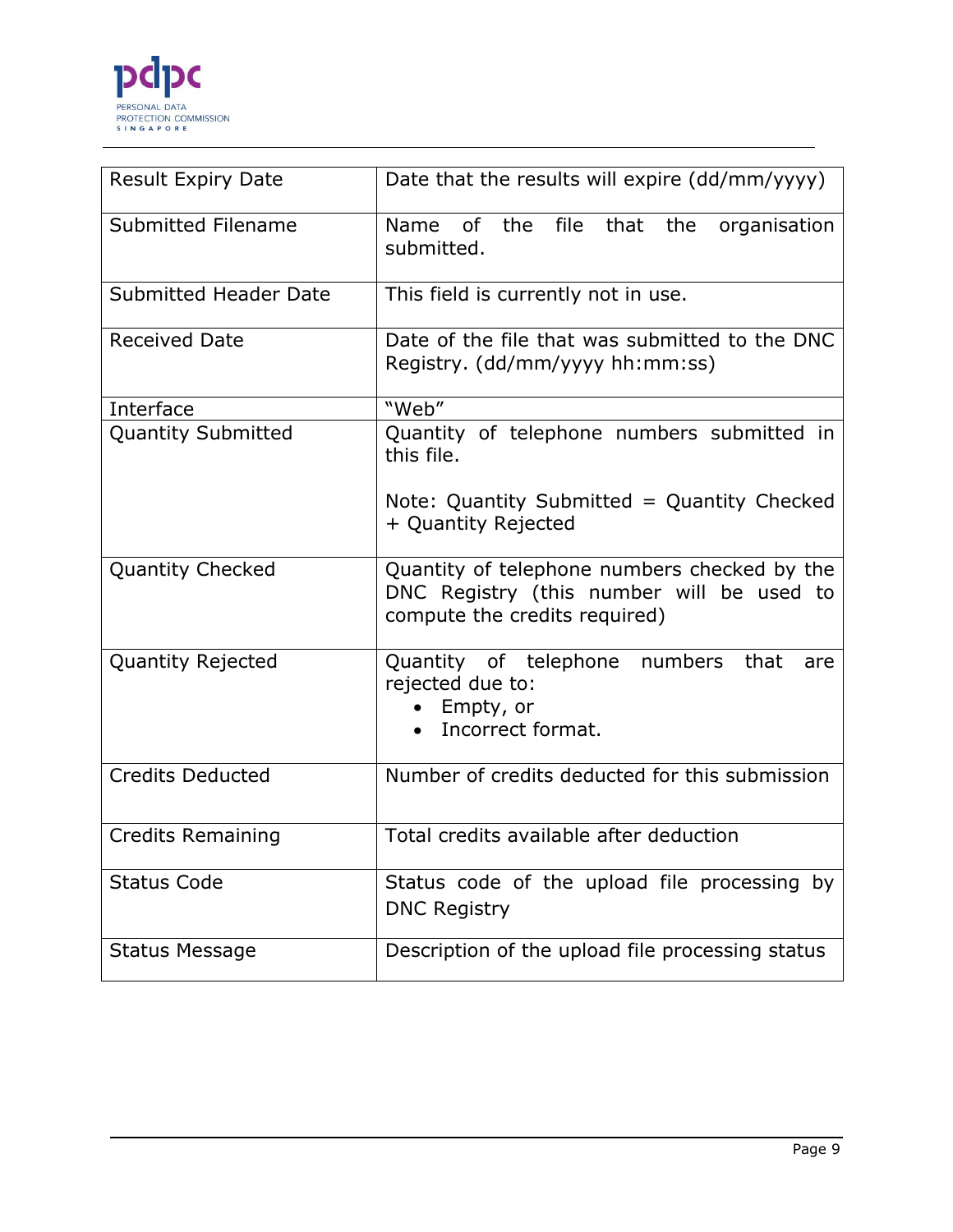

#### Sample summary file is as follows:

```
Transaction ID,00000000000000000132
Processed Date,04/03/2014 11:10
Result Expiry Date,03/05/2014
Submitted Filename,XYZ-20140304-numbers.csv
Submitted Header Date,
Received Date,04/03/2014 11:05
Interface,Web
Quantity Submitted,22
Quantity Checked,19
Quantity Rejected,3
Credits Deducted,19
Credits Remaining,250
Status Code,000
Status Message, Successful
```
# <span id="page-9-0"></span>**3.1.4. Status of Upload File Processing**

The list of statuses for upload file processing is as follows:

| <b>StatusCode</b>    | <b>StatusMsg</b>                                             |
|----------------------|--------------------------------------------------------------|
| 000                  | Successful                                                   |
| (other<br><b>XXX</b> | error   Contact info@pdpc.gov.sg or call the PDPC hotline at |
| codes)               | 63773131 with the error code                                 |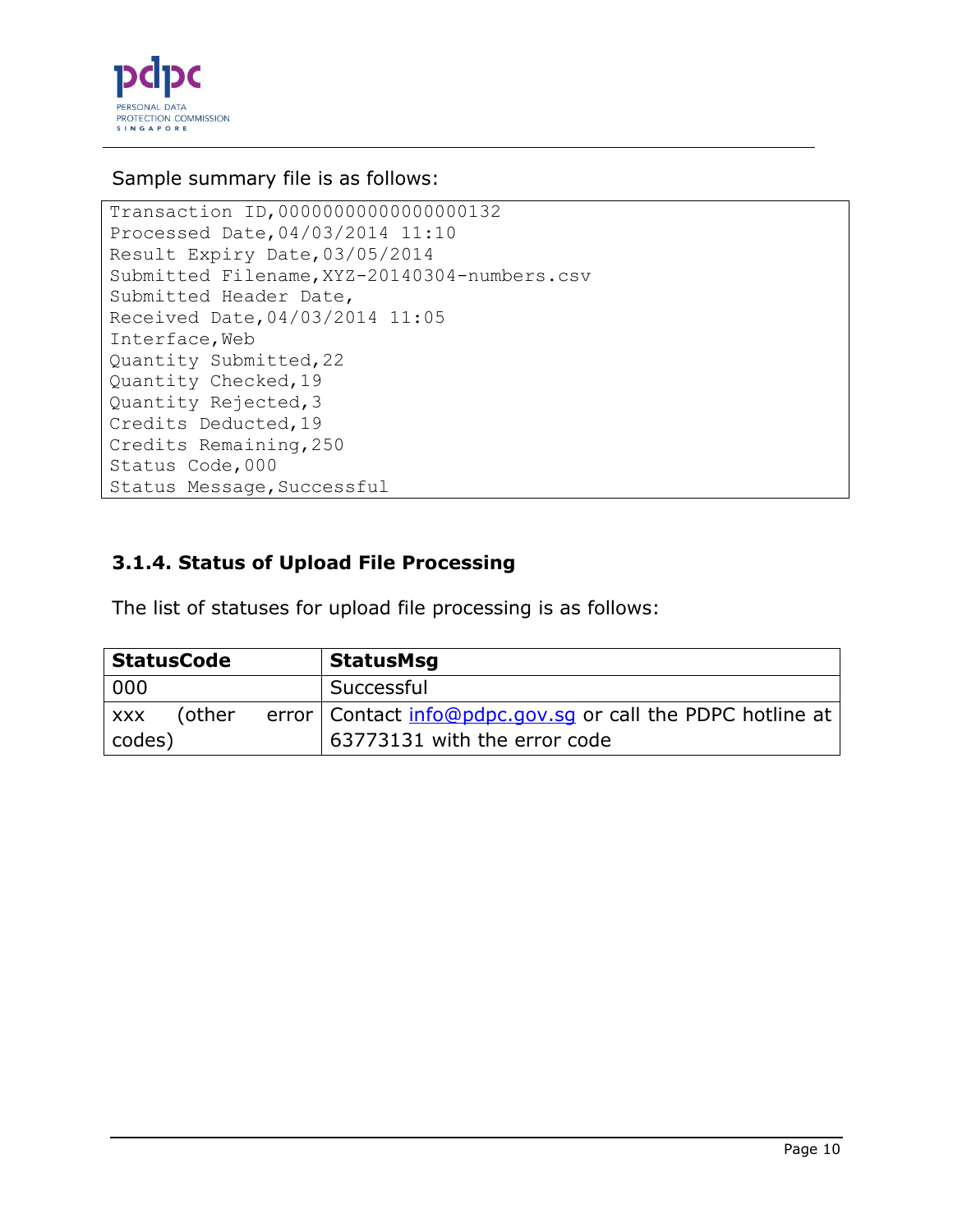

# <span id="page-10-0"></span>**3.2. Filtered Numbers File**

This file is returned by the DNC Registry after processing the uploaded file. It contains the list of phone numbers submitted which are not rejected and the status of each phone number in the DNC Registry.

# <span id="page-10-1"></span>**3.2.1. Filename**

#### **Format:**

<DateReceived>\_<UploadFilename>-**result**.csv

## **Note:**

Whereby <DateReceived> is the date that DNC Registry received the file, in the format YYYYMMDDHHMMSS, and <UploadFilename> is the filename (excluding the extension) of the file uploaded by the Organisation.

**E.g.:**

20140304111500\_XYZ-20140304\_110105-result.csv

# <span id="page-10-2"></span>**3.2.2. Header/Footer**

| <b>Type</b>   | <b>Description</b>                                             |
|---------------|----------------------------------------------------------------|
| <b>Header</b> | Format:                                                        |
|               | Transaction ID, < transactionID>                               |
|               | Processed Date, <dd hh:mm:ss="" mm="" yyyy=""></dd>            |
|               | Result Expiry Date, < dd/mm/yyyy>                              |
|               | Number, No Voice Call, No Text Message, No Fax Message         |
|               |                                                                |
|               |                                                                |
|               | Note:                                                          |
|               | The header starts at the beginning of the file with multi-line |
|               | metadata and column headers until the line with 3 dashes       |
|               | $("---")$ .                                                    |
|               |                                                                |
|               | E.g.:                                                          |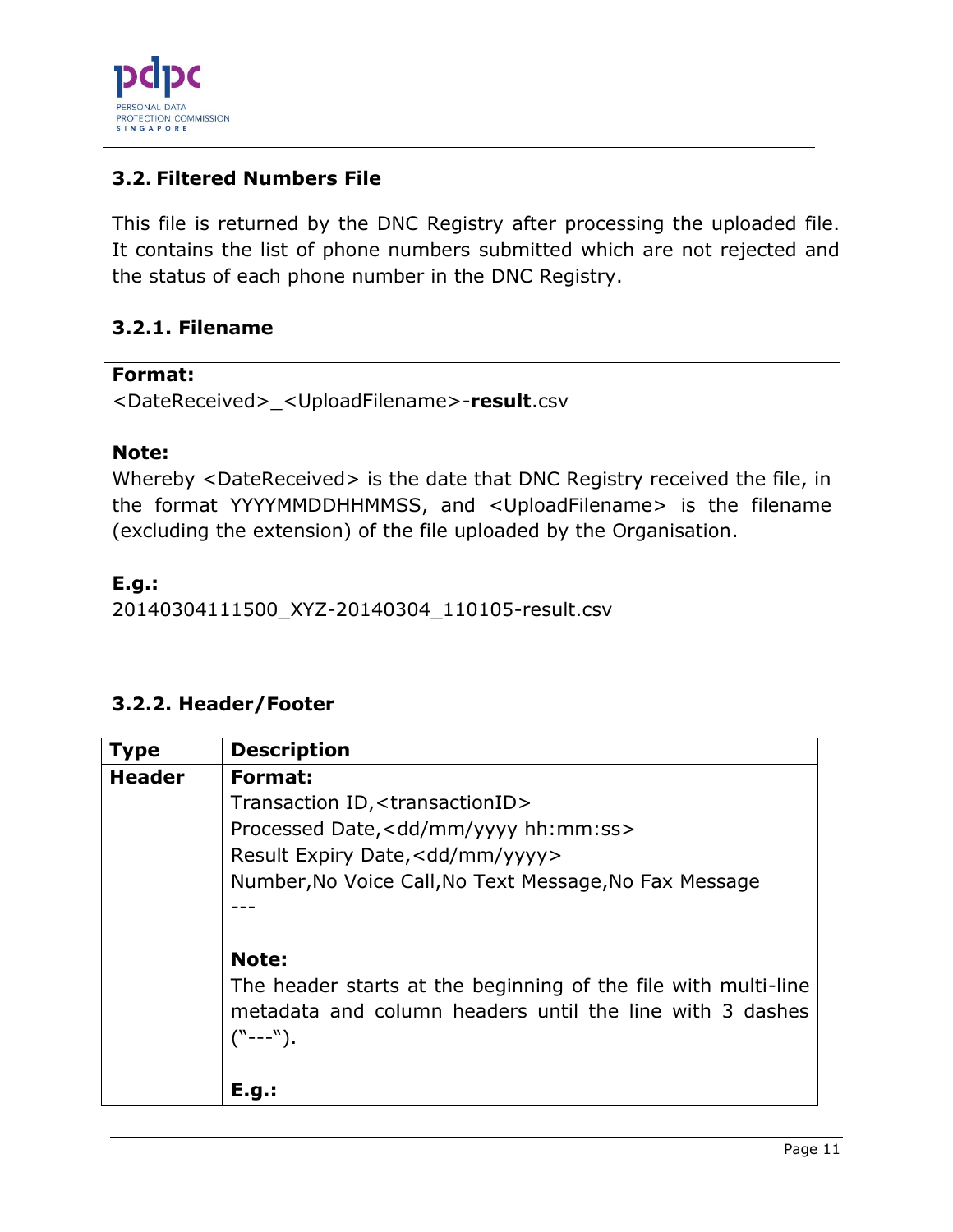

|               | Transaction ID, 00000000000000000131                                                            |
|---------------|-------------------------------------------------------------------------------------------------|
|               | Processed Date, 04/03/2014 11:10:05                                                             |
|               | Result Expiry Date, 03/05/2014                                                                  |
|               | Number, No Voice Call, No Text Message, No Fax Message                                          |
|               |                                                                                                 |
| <b>Footer</b> | <b>Format:</b>                                                                                  |
|               | $***$                                                                                           |
|               | Total, <total (excluding="" and="" footer<br="" header="" number="" of="" rows="">rows)</total> |
|               | Legend:<br>$DNC = Do$ not call/Do not text/Do not fax<br>$NR = Not$ registered                  |
|               | <b>Note:</b>                                                                                    |
|               | The footer starts at the line with 3 asterisk (" $***'$ ") until the<br>end of the file.        |
|               | E.g.:                                                                                           |
|               | $***$                                                                                           |
|               | Total, 19                                                                                       |
|               |                                                                                                 |
|               | Legend:                                                                                         |
|               | $DNC = Do$ not call/Do not text/Do not fax                                                      |
|               | NR = Not registered                                                                             |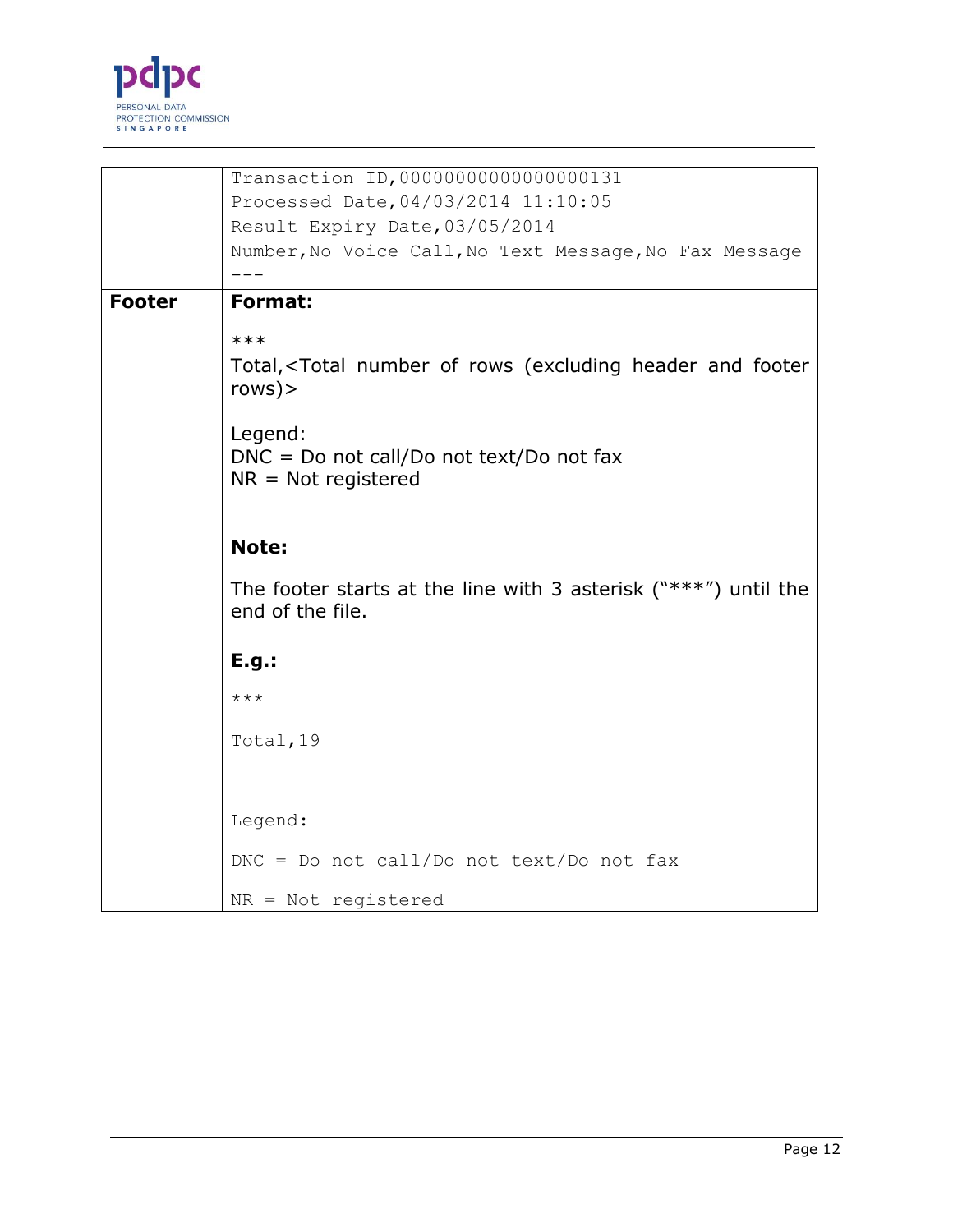

# <span id="page-12-0"></span>**3.2.3. File Format**

The file has a header, main section and footer. The file is encoded in UTF-8, column delimited by comma (,) and record separated by new line. If there are no numbers/records, this file will only contain the header and footer.

| <b>Field Name</b>                          | <b>Description</b>                                                                                                                                                                      |
|--------------------------------------------|-----------------------------------------------------------------------------------------------------------------------------------------------------------------------------------------|
| Telephone Number                           | 8-digit Singapore telephone number, starting<br>$\bullet$<br>with '3', '6', '8' or '9'.<br>Exclude country/area code<br>Exclude symbols such as ' $(', ')', '-'', '+'$ etc<br>$\bullet$ |
| Status for No Voice Call                   | 'DNC' meaning Do Not Call/Text/Fax, i.e.                                                                                                                                                |
| Register                                   | Registered with DNC Registry                                                                                                                                                            |
|                                            | or 'NR' for Not Registered                                                                                                                                                              |
| Status for<br>Text  <br><b>No</b>          | 'DNC' meaning Do Not Call/Text/Fax, i.e.                                                                                                                                                |
| Message Register                           | Registered with DNC Registry                                                                                                                                                            |
|                                            | or 'NR' for Not Registered                                                                                                                                                              |
| for<br><b>Status</b><br><b>No</b><br>Fax I | 'DNC' meaning Do Not Call/Text/Fax, i.e.                                                                                                                                                |
| Message Register                           | Registered with DNC Registry                                                                                                                                                            |
|                                            | or 'NR' for Not Registered                                                                                                                                                              |

The main section has 4 columns of data, described below: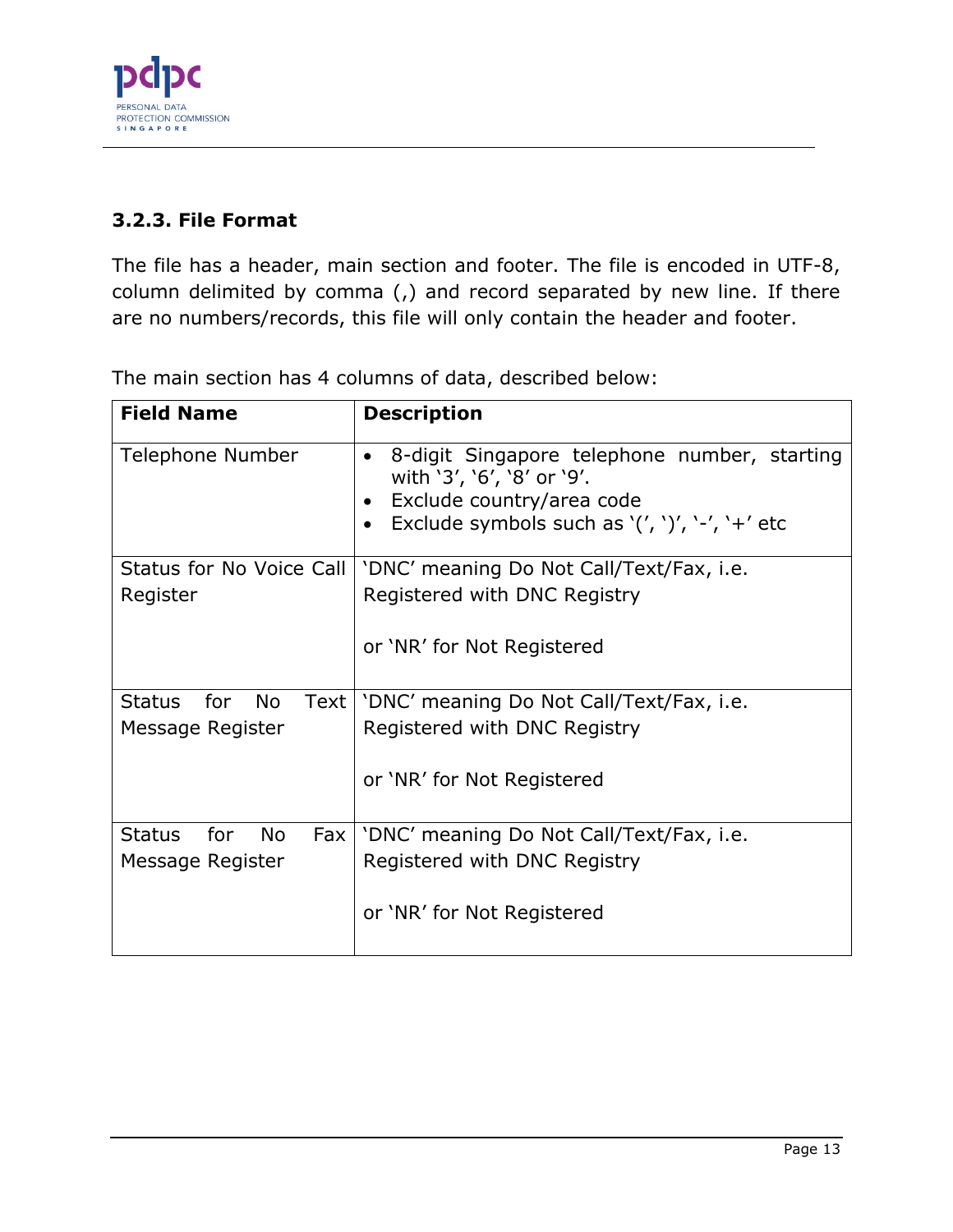

Sample Filtered Numbers file (including the header and footer) is as follows:

Transaction ID,00000000000000000132 Processed Date,04/03/2014 11:10:05 Result Expiry Date,03/05/2014 Number,No Voice Call,No Text Message,No Fax Message  $---$ 80000001,DNC,NR,DNC 80000002,DNC,DNC,NR 80000004,NR,NR,NR 80000005,NR,NR,NR 80000006,NR,DNC,NR 80000007,DNC,NR,NR 80000008,NR,NR,NR 80000009,NR,NR,NR 80000010,NR,DNC,DNC 60000001,DNC,DNC,NR 60000002,NR,DNC,NR 60000003,DNC,NR,NR 60000004,DNC,DNC,NR 60000005,NR,NR,NR 60000007,DNC,DNC,DNC 60000009,NR,DNC,NR 60000010,DNC,NR,NR 60000011,DNC,DNC,DNC 60000012,NR,DNC,NR  $\star\star\star$ Total,19 Legend: DNC = Do not call/Do not text/Do not fax NR = Not registered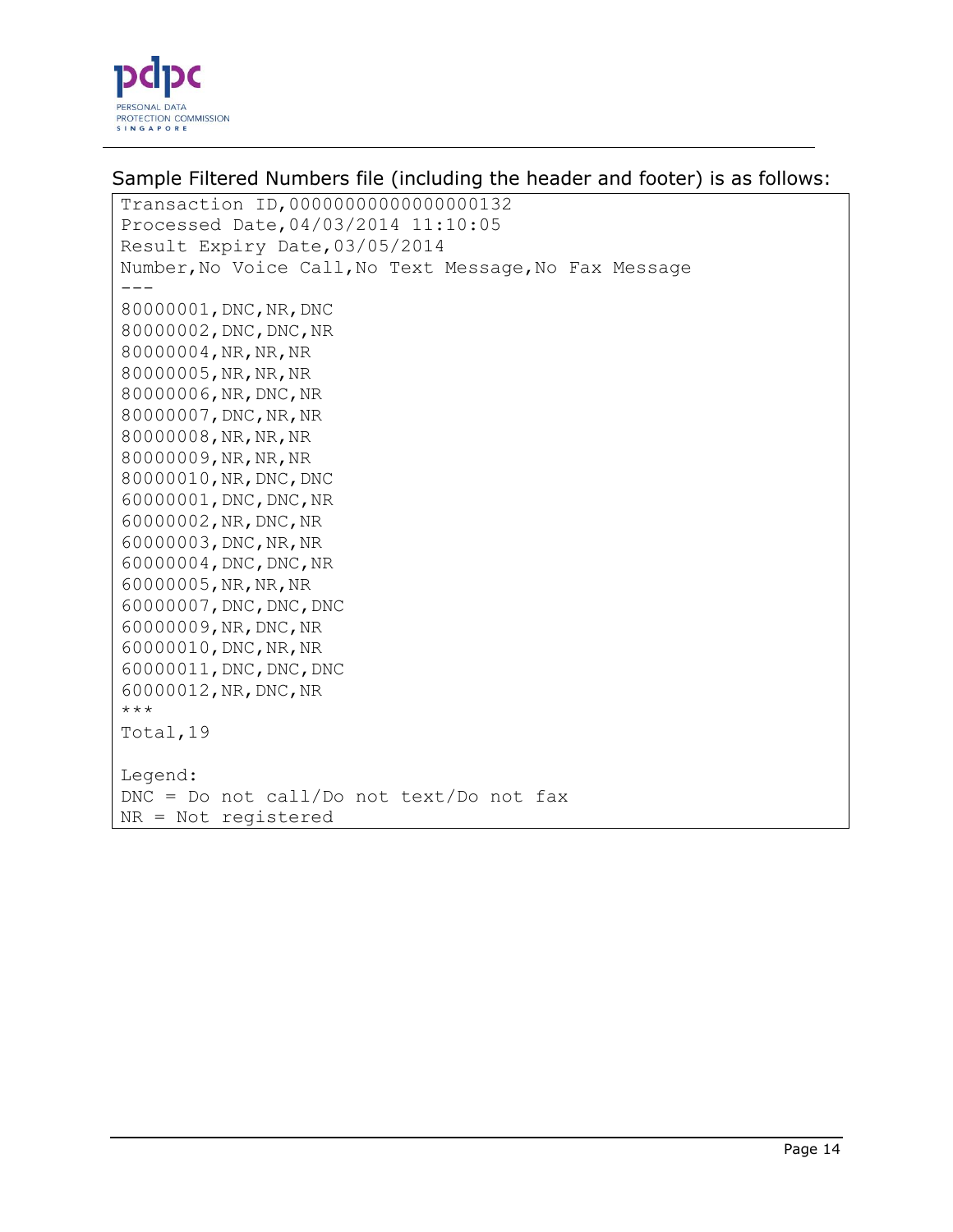

# <span id="page-14-0"></span>**3.3. Rejected Numbers File**

The Rejected Numbers File is returned by the DNC Registry after processing the uploaded file. It contains the numbers rejected by the DNC Registry.

# <span id="page-14-1"></span>**3.3.1. Filename**

#### **Format:**

<DateReceived>\_<UploadFilename>-**rejected**.csv

## **Note:**

Whereby <DateReceived> is the date that DNC Registry received the file, in the format YYYYMMDDHHMMSS, and <UploadFilename> is the filename (excluding the extension) of the file uploaded by the Organisation.

## **E.g.:**

20140304111500\_XYZ-20140304\_111005-rejected.csv

# <span id="page-14-2"></span>**3.3.2. Header/Footer**

| <b>Type</b>   | <b>Description</b>                                                                                               |
|---------------|------------------------------------------------------------------------------------------------------------------|
| <b>Header</b> | Format:                                                                                                          |
|               | Transaction ID, < transactionID>                                                                                 |
|               | Processed Date, < dd/mm/yyyy hh: mm: ss>                                                                         |
|               | Number, Error Code, Error Message                                                                                |
|               |                                                                                                                  |
|               |                                                                                                                  |
|               | Note:                                                                                                            |
|               | The header starts at the beginning of the file with multi-line<br>metadata until the line with 3 dashes ("---"). |
|               | E.g.:                                                                                                            |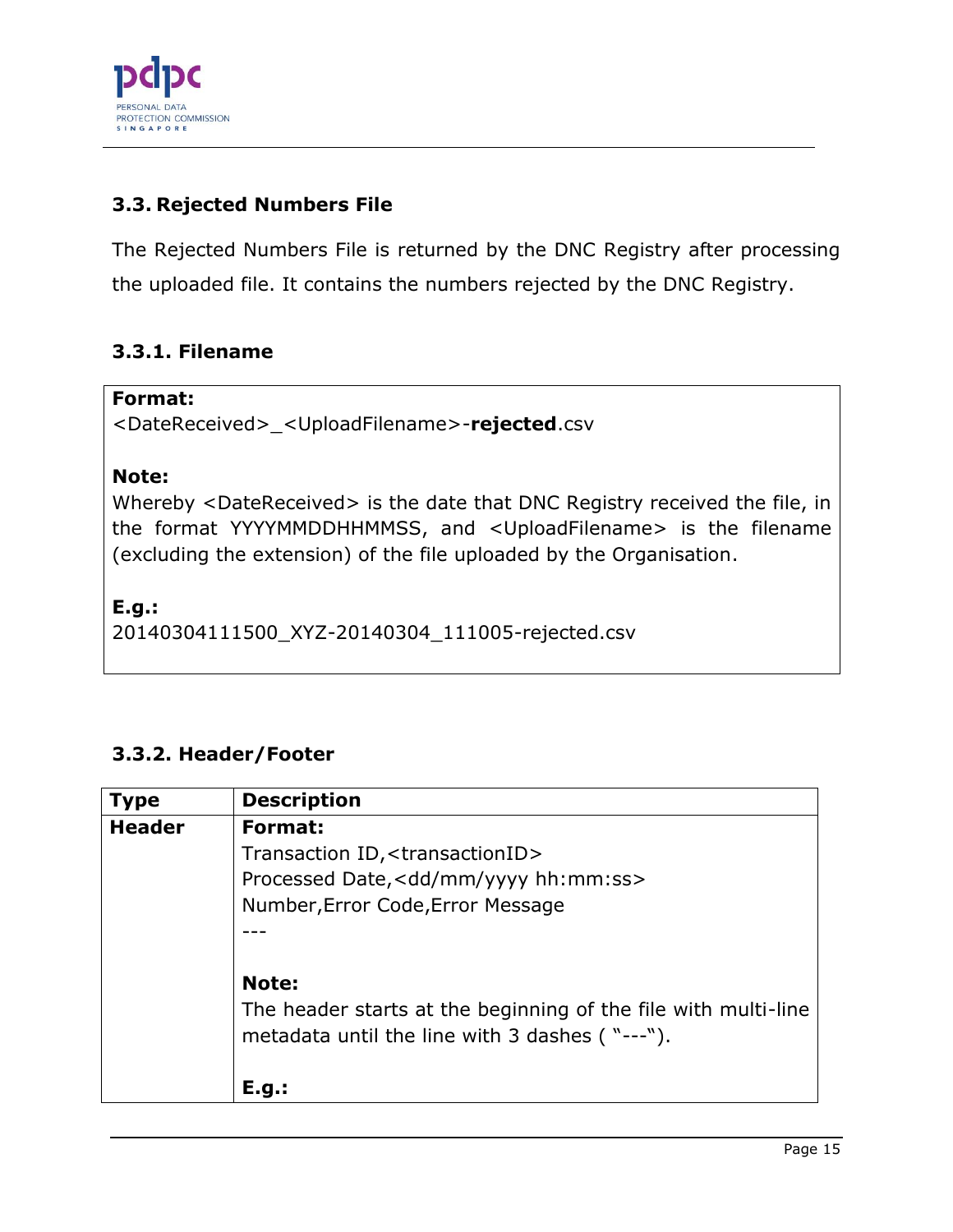

|               | Transaction ID, 00000000000000000131                                                            |
|---------------|-------------------------------------------------------------------------------------------------|
|               | Processed Date, 04/03/2014 11:10:05                                                             |
|               | Number, Error Code, Error Message                                                               |
|               |                                                                                                 |
| <b>Footer</b> | Format:                                                                                         |
|               | $***$                                                                                           |
|               | Total, <total (excluding="" and="" footer<br="" header="" number="" of="" rows="">rows)</total> |
|               | Note:                                                                                           |
|               | The footer starts at the line with 3 asterisk ( $***$ ")<br>until<br>the end of the file.       |
|               | E.g.:                                                                                           |
|               | $***$                                                                                           |
|               | Total, 19                                                                                       |

# <span id="page-15-0"></span>**3.3.3. File Format**

The Rejected Numbers File has a header, a main section and a footer.

The main section has 3 columns of data, as described below:

| <b>Field Name</b> | <b>Description</b>                                                                                                                                            |
|-------------------|---------------------------------------------------------------------------------------------------------------------------------------------------------------|
| Telephone Number  | 8-digit Singapore telephone number, starting<br>with '3', '6', '8' or '9'.<br>Exclude country/area code<br>Exclude any symbols such as '(', ')', '-', '+' etc |
| Error Code        | A code, e.g. "400".                                                                                                                                           |
| Error Message     | A text message                                                                                                                                                |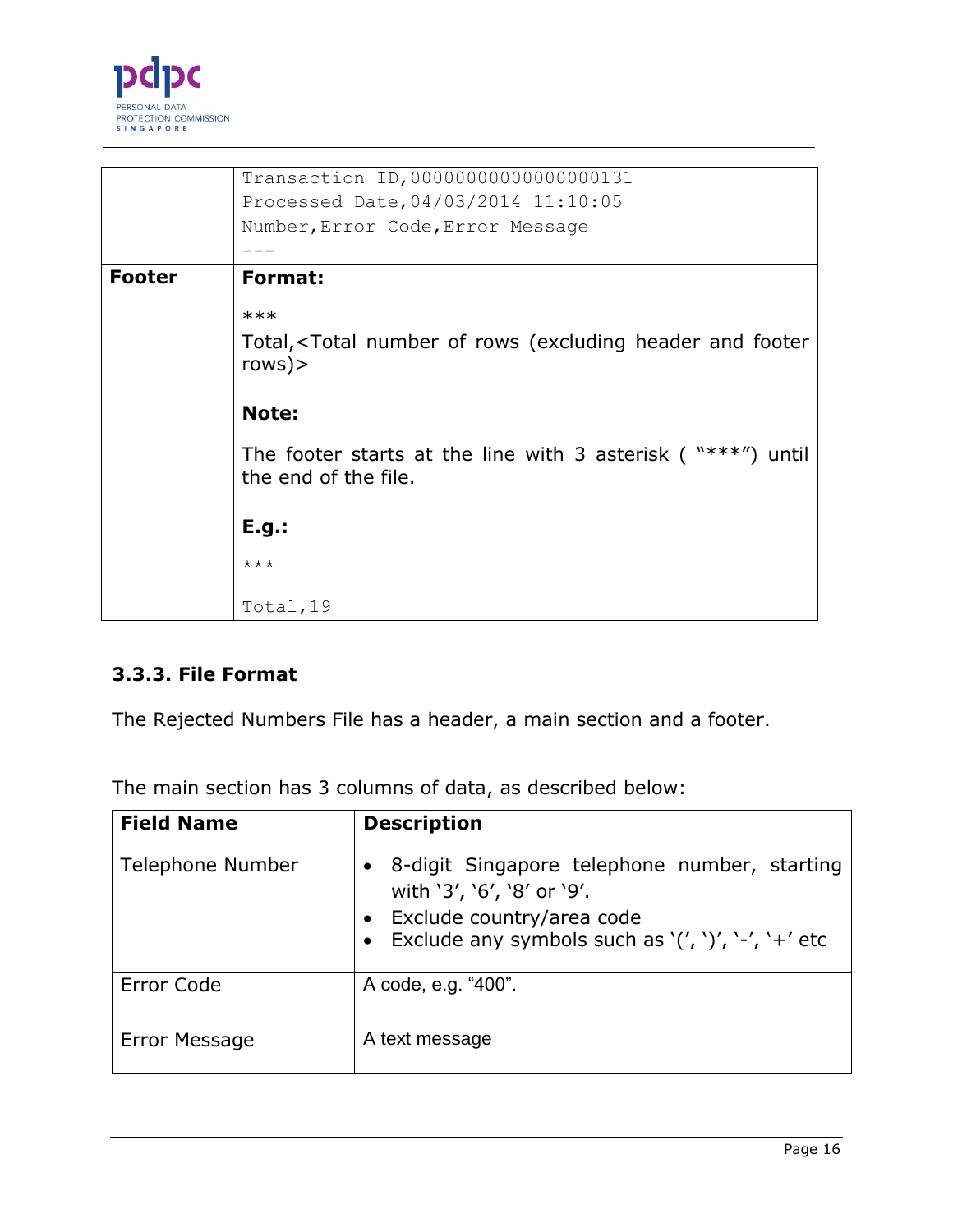

The file is encoded in UTF-8, column delimited by comma (,) and record separated by new line. If there are no records, this file will only contain the header and footer.

Sample Rejected Numbers file (including the header and footer) is as follows:

```
Transaction ID,00000000000000000132
Processed Date,04/03/2014 11:10:05
Number,Error Code,Error Message
---
40000003,404,Invalid telephone number - does not start with 3 6 8 or 9
6-000006,402,Invalid telephone number format
6000008,403,Invalid telephone number – length is not 8 numbers
***
Total,3
```
# <span id="page-16-0"></span>**3.3.4. Error Codes and Messages for the Rejected Numbers File**

The list of error codes and error message for the Rejected Numbers File is as follows:

| <b>Error Code</b> | <b>Error Message</b>                                        |
|-------------------|-------------------------------------------------------------|
| 400               | Invalid record format                                       |
| 401               | Telephone number missing                                    |
| 402               | Invalid telephone number format                             |
| 403               | Invalid telephone number - length is not 8 characters       |
| $\overline{404}$  | Invalid telephone number - does not start with 3 6 8 or 9   |
| <b>XXX</b>        | (other Contact info@pdpc.gov.sq or call the PDPC hotline at |
|                   | error codes) $\vert$ 63773131 with the error code           |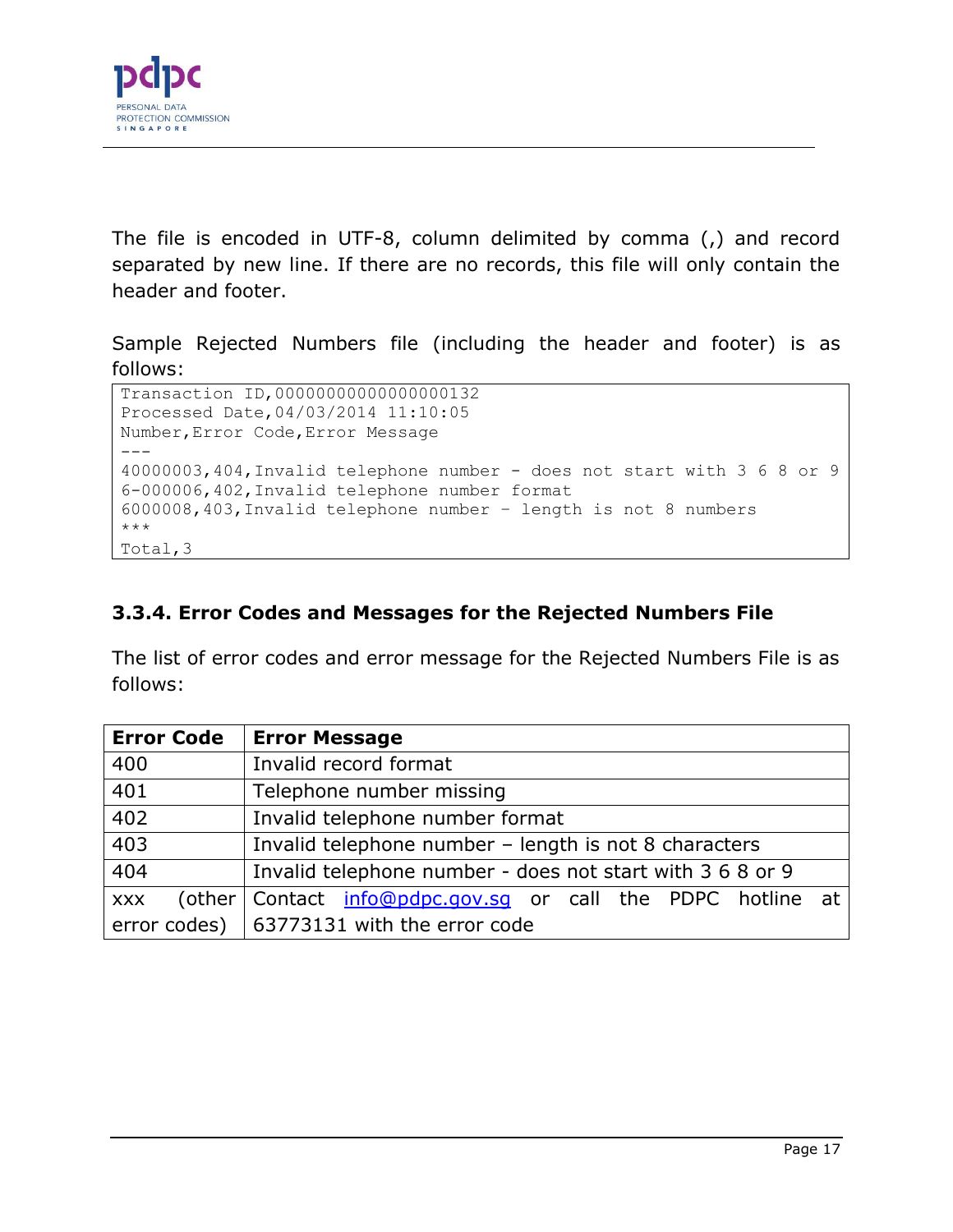

# <span id="page-17-0"></span>**3.4. On Behalf List File**

The On Behalf List File is returned by the DNC Registry after processing the uploaded file. It contains the list of the organisations that the user's organization had declared it is checking the DNC on behalf of.

# <span id="page-17-1"></span>**3.4.1. Filename**

#### **Format:**

<DateReceived>\_<UploadFilename>-**onbehalf**.csv

#### **Note:**

Whereby <DateReceived> is the date that DNC Registry received the file, in the format YYYYMMDDHHMMSS, and <UploadFilename> is the filename (excluding the extension) of the file uploaded by the Organisation.

#### **E.g.:**

20140304111500\_XYZ-20140304\_111005-onbehalf.csv

# <span id="page-17-2"></span>**3.4.2. Header/Footer**

| <b>Type</b>   | <b>Description</b>                                                                                               |
|---------------|------------------------------------------------------------------------------------------------------------------|
| <b>Header</b> | Format:                                                                                                          |
|               | Transaction ID, <transactionid></transactionid>                                                                  |
|               | Processed Date, <dd hh:mm:ss="" mm="" yyyy=""></dd>                                                              |
|               | Name                                                                                                             |
|               |                                                                                                                  |
|               |                                                                                                                  |
|               | <b>Note:</b>                                                                                                     |
|               | The header starts at the beginning of the file with multi-line<br>metadata until the line with 3 dashes ("---"). |
|               |                                                                                                                  |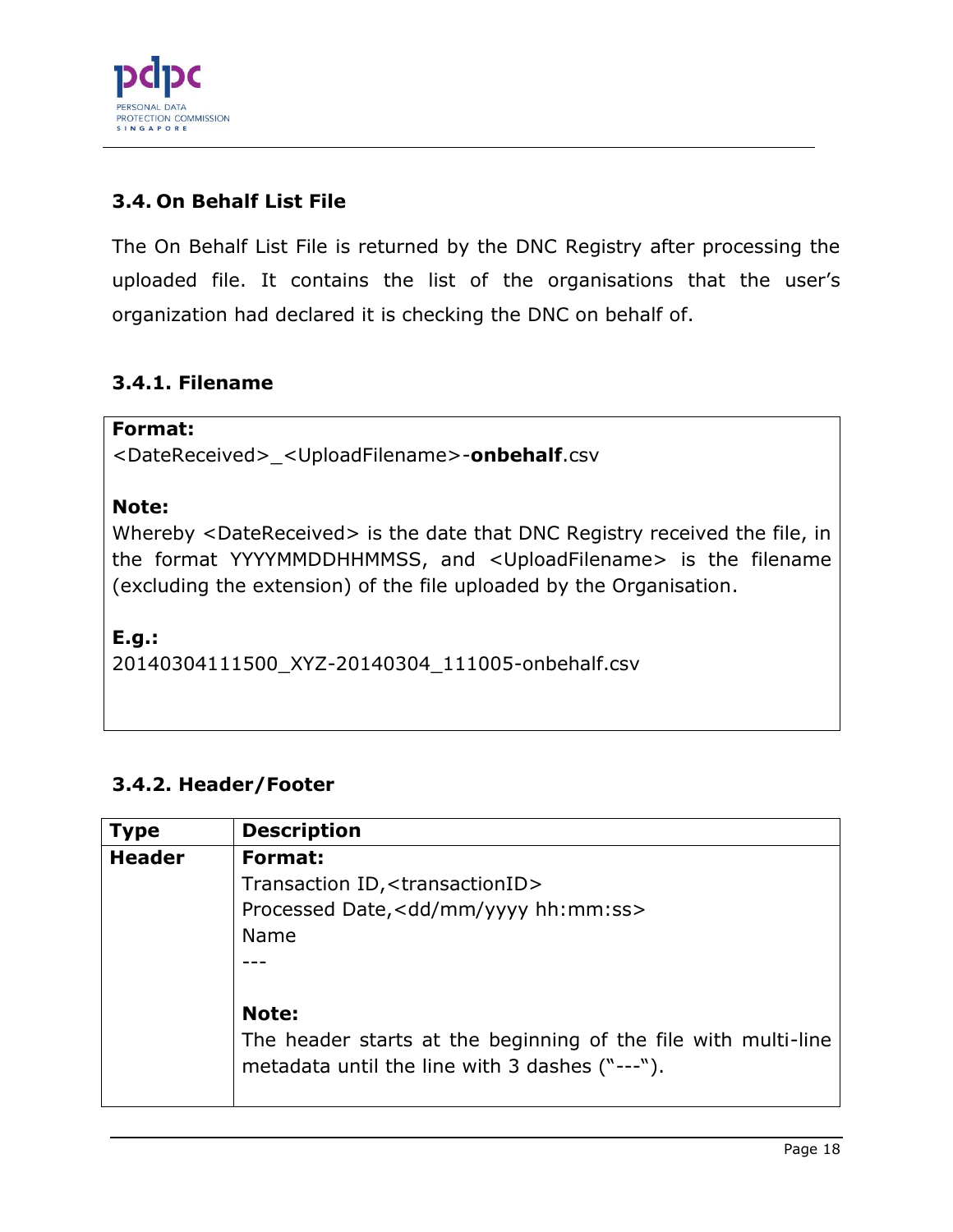

|               | E.g.:                                                                                           |
|---------------|-------------------------------------------------------------------------------------------------|
|               | Transaction ID, 00000000000000000131                                                            |
|               | Processed Date, 04/03/2014 11:10:05                                                             |
|               | Name                                                                                            |
|               |                                                                                                 |
| <b>Footer</b> | Format:                                                                                         |
|               | $***$                                                                                           |
|               | Total, <total (excluding="" and="" footer<br="" header="" number="" of="" rows="">rows)</total> |
|               | <b>Note:</b>                                                                                    |
|               | The footer starts at the line with 3 asterisk ( $***'$ ) until the<br>end of the file.          |
|               | E.g.:                                                                                           |
|               | $***$                                                                                           |
|               | Total, 19                                                                                       |

# <span id="page-18-0"></span>**3.4.3. File Format**

The On Behalf List File has a header, a main section and a footer.

The main section has a single column of data i.e.:

| <b>Field Name</b>    | <b>Description</b>                                 |
|----------------------|----------------------------------------------------|
| Name of Organisation | Textual form of the organization name<br>$\bullet$ |

The file is encoded in UTF-8, column delimited by comma (,) and record separated by new line. If there are no records, this file will only contain the header and footer.